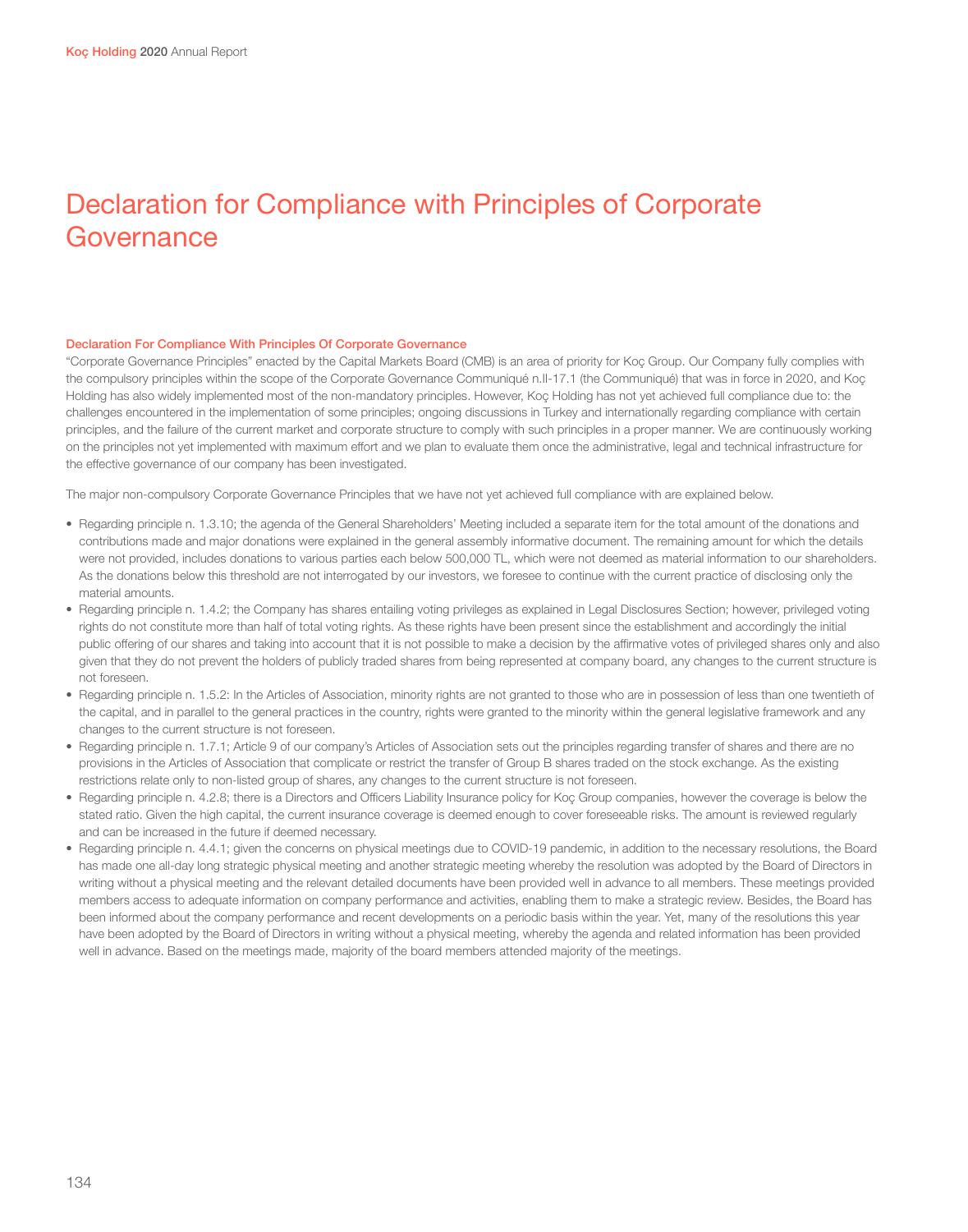• Regarding principle n. 4.4.7; There are no restrictions for BoD Members on assuming other positions or duties outside the Company. Such a restriction is not deemed necessary as the business and sectoral experience of BoD Members makes a vital contribution to the BoD. CVs of the BoD Members are provided in the annual report. Given the performance and the efficiency of the BoD and taking into account the fact that the current structure does not impose any challenges in terms of corporate governance, any changes to the current structure is not foreseen in the short-run.

- Regarding principle n. 4.5.5: Know-how and experience of the Members of our BoD is taken into consideration when appointing members to the committees in line with the relevant regulations. Some of the Members of our BoD can assume duties in more than one committee. However, members who assume duties in more than one committee enable communication among the committees that carry out activities in connected subjects and increase the opportunity of collaboration. Given the performance and the efficiency of the committees and the valuable contributions of Board members, any changes to the current structure is not deemed necessary.
- • Regarding principle n.4.6.5: remuneration of the Members of the BoD and managers who have administrative responsibilities is disclosed on a non-individual basis – in parallel to the general practices – in the footnotes of our financial statements and at the General Assembly meetings. We are monitoring the general market practices in this subject which we deem to be material in terms of the protection of personal information, and intend to follow such prevalent practice.

Our company was not exposed to any conflict of interest due to non-compliance with such principles.

Within 2020, the activities in the field of Corporate Governance were carried out in accordance with the Capital Markets Law that includes the regulations regarding the CMB's Corporate Governance Principles, and with the communiqués issued based on this Law. In our Ordinary General Assembly held in 2020, our BoD and the Committees of our BoD were established in accordance with the regulations stipulated in the Communiqué. Before the General Assembly, the procedures for designating independent candidates and making public disclosures were completed and candidates were elected according to regulations. The Committees established under the BoD continued to function effectively. The General Assembly Informative Document that contains the compulsory information such as information on preferred shares, voting rights and organizational changes, as well as the CVs of BoD Membership Candidates, the Remuneration Policy for Board Members and Executive Management was provided to our investors three weeks prior to the General Assembly. In addition, the Company's website and annual report were reviewed and revisions required to comply with the principles were made. Also, at the beginning of 2021 Koç Holding Board Diversity Policy has been approved. Accordingly, in light of international best practices and our visionary mission, the principal of aiming to keep the ratio of the number of female Board Members within Koç Holding's Board of Directors at least 30% at all times has been approved. Furthermore, parallel to the long-standing and consistently implemented procedures in place, working principles for Board of Directors (BoD) have been adopted as advised in CMB Corporate Governance Principles.

We will continue our endeavors to ensure compliance with the Principles in light of the developments in legislation and general market practices.

Corporate Governance Compliance Report and Corporate Governance Information Form of Koç Holding prepared in accordance with the CMB decision dated 10.01.2019 n. 2/49 and approved by Koç Holding Board of Directors is available at pages 286-299 of the annual report. These documents are also available at Corporate Governance Section of Koç Holding at Public Disclosure Platform https://www.kap.org.tr/en/sirket-bilgileri/ozet/1005-koc-holding-a-s.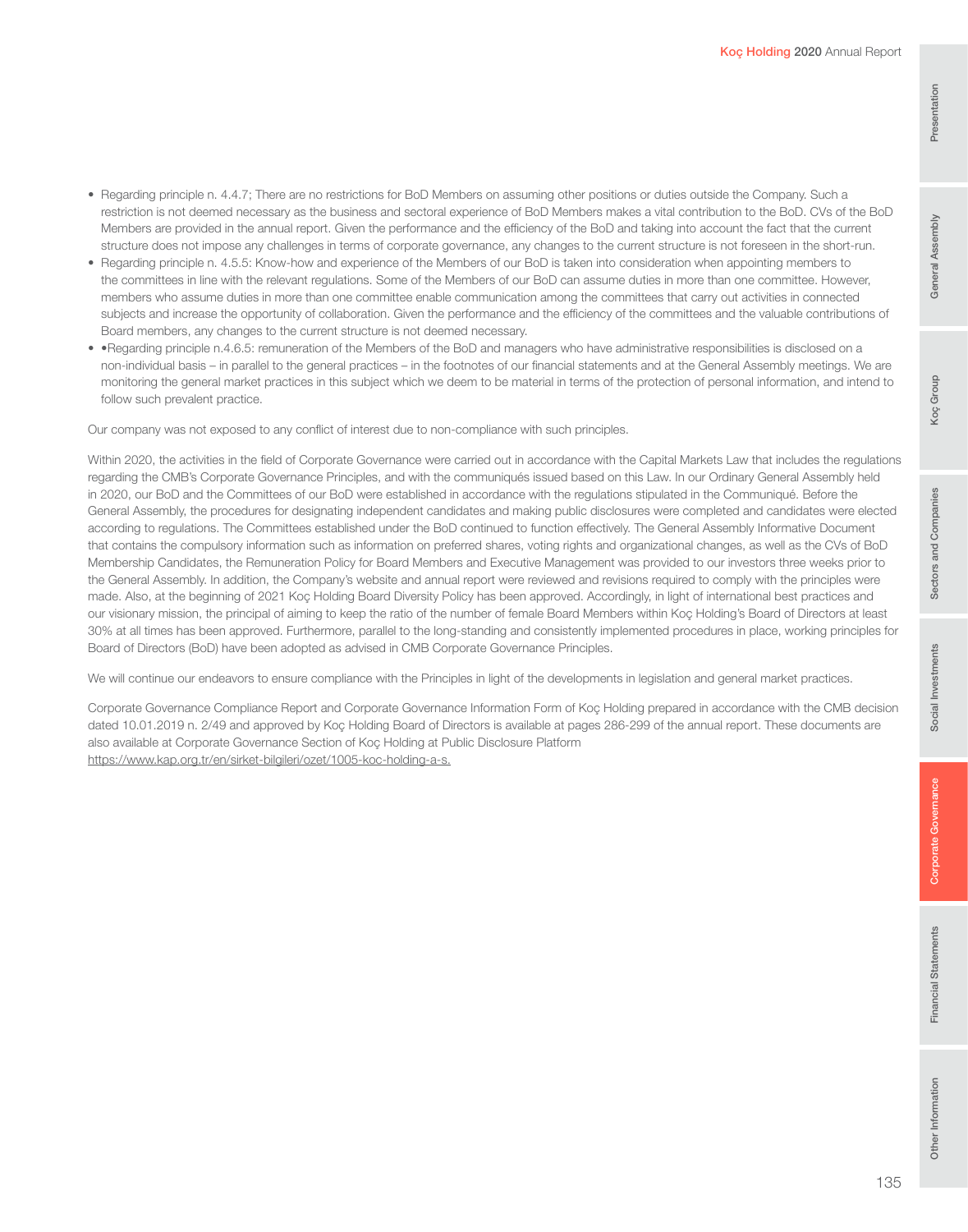# Explanations Regarding Corporate Governance

### **SHAREHOLDERS**

Investor Relations Department (IR) is responsible for liaising in the relations between Koç Holding and its shareholders in coordination with other relevant departments. IR is responsible for providing information, excluding confidential information and trade secrets, to existing and potential shareholders on the Company's operations, its financial position and strategy and managing the bilateral communication between the shareholders and the Company management. The information is provided in an orderly manner that will not cause any inequality of information, by consulting the relevant departments and coordinating with the Group companies when required. Some of the activities that are stipulated in the Corporate Governance Communiqué are carried out by the Legal Affairs Department (ensuring that the General Assembly meetings are held in compliance with the regulations in force, the Articles of Association and other internal regulations of the Company) and Finance Department (fulfilling all obligations of public disclosure required by the regulations such as, preparation of documents that shareholders will use at the General Assembly meetings, public disclosure of financial reports and material events).

IR submits an activity report, at least annually, to the Corporate Governance Committee and CEO to be submitted to the BoD. The report regarding the activities in 2019 was submitted to the Corporate Governance Committee in order to be presented to the BoD on 09 March 2020. The report regarding the activities of 2020 was submitted to the Corporate Governance Committee and the BoD in March 2021.

## **Investor Relations Contacts**

CFO: Ahmet F. Ashaboğlu Investor Relations Coordinator: Nursel İlgen, CFA Finance Coordinator Responsible for Ensuring Compliance with Corporate Governance and Capital Markets Regulations: Nevin İmamoğlu İpek Investor Relations Manager: Neslihan Aycil Investor Relations Manager: Sinem Baykalöz Finance Manager: Ayça Sandıkcıoğlu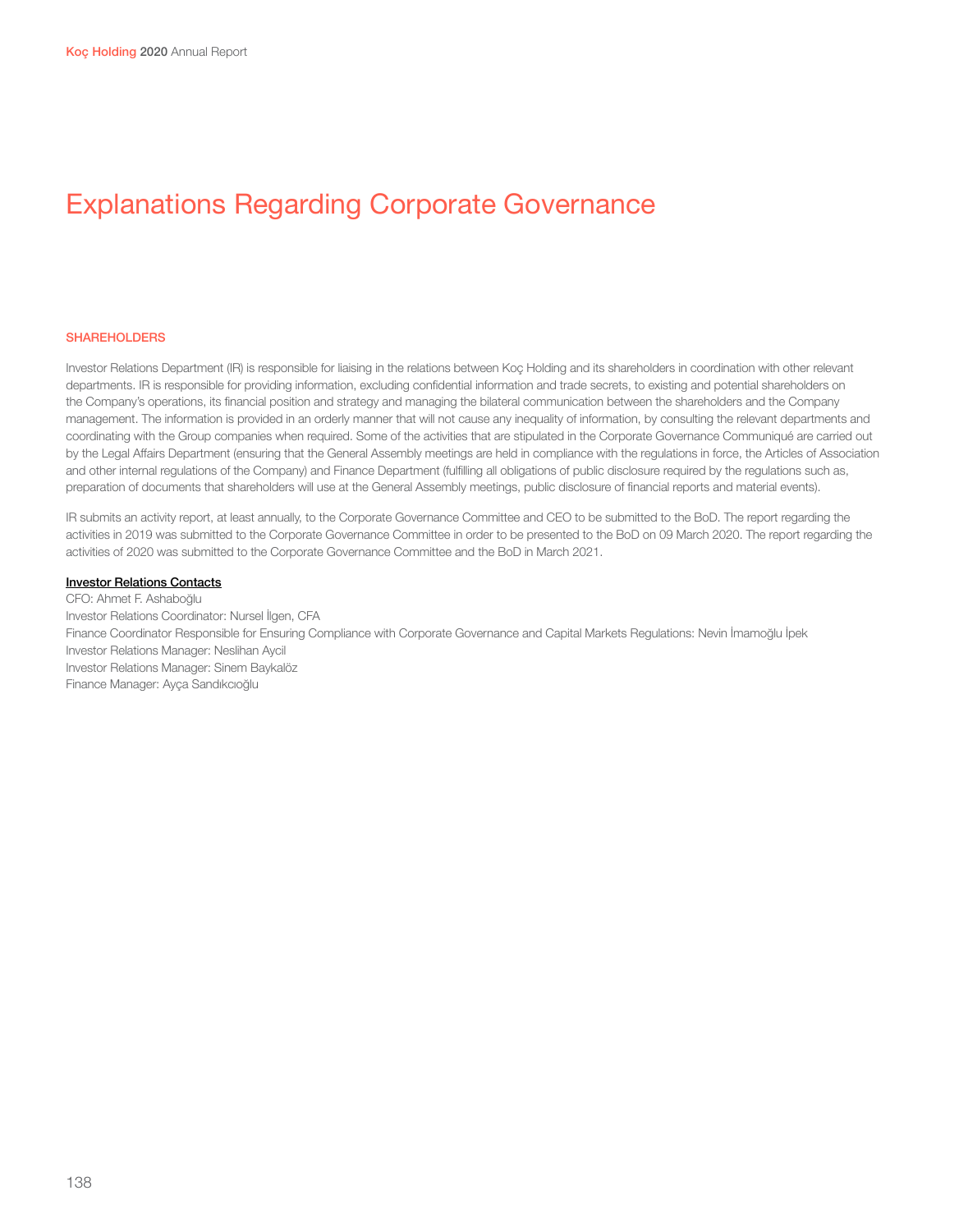# General Assembly

## BOARD OF DIRECTORS AND COMMITTEES

In the table below, brief information is given about our Members of the BoD who all are Non-executive Members in accordance with the definition made in the CMB Corporate Governance Principles except our CEO Levent Çakıroğlu. All BoD Members currently on duty were elected at the General Assembly dated 02 April 2020 for a term of one year to serve until the General Assembly where the operations of 2020 will be discussed.

| Name Surname          | Position             | <b>Current Positions Held Outside the</b><br>Company      | Independent BoD<br>Member? | <b>Committees and Position</b>                                                                     |
|-----------------------|----------------------|-----------------------------------------------------------|----------------------------|----------------------------------------------------------------------------------------------------|
| Rahmi M. Koc          | Honorary<br>Chairman | BoD Chairman and Member, Committee<br>Member              | Not Independent<br>Member  | Executive Committee Member                                                                         |
| Ömer M. Koç           | Chairman             | BoD Chairman and Member, Committee<br>Member              | Not Independent<br>Member  | Executive Committee Chairman                                                                       |
| Ali Y. Koç            | Vice-Chairman        | BoD Chairman and Member, Committee<br>Member              | Not Independent<br>Member  | Executive Committee Member,<br>Nomination and Remuneration<br>Committee Member                     |
| Semahat S. Arsel      | Member               | BoD Chairman and Member, Committee<br>Member              | Not Independent<br>Member  | Executive Committee Member                                                                         |
| Caroline N. Koc       | Member               | BoD Chairman and Member, Committee<br>Member              | Not Independent<br>Member  | Risk Management Committee<br>Member                                                                |
| lpek Kırac            | Member               | <b>BoD Chairman and Member</b>                            | Not Independent<br>Member  | Corporate Governance Committee<br>Member                                                           |
| Levent Çakıroğlu      | Member, CEO          | BoD Chairman and Member, Committee<br>Member              | Not Independent<br>Member  |                                                                                                    |
| Jacques Albert Nasser | Member               | BoD Member in companies outside the<br>Group              | Independent<br>Member      | Risk Management Committee<br>Chairman; Nomination and<br><b>Remuneration Committee</b><br>Chairman |
| Anne Lauvergeon       | Member               | BoD Chairman and Member in companies<br>outside the Group | Independent<br>Member      |                                                                                                    |
| Emily K. Rafferty     | Member               | BoD Chairman and Member in companies<br>outside the Group | Independent<br>Member      | Audit Committee Member                                                                             |
| Dr. Cem M. Kozlu      | Member               | BoD Chairman and Member in companies<br>outside the Group | Independent<br>Member      | Corporate Governance Committee<br>Chairman, Audit Committee<br>Chairman                            |

The CVs of the BoD Members can be found on our website and in our Annual Report. (See pages 144-147)

The duties of the BoD Chairman and CEO are performed by different persons. Attention is paid to the allotment of enough time BoD Members need for corporate business; there are no restrictions for BoD Members on assuming other positions or duties outside the Company. Such a restriction is not deemed necessary as the business and sectoral experience of BoD Members makes a vital contribution to the BoD. Prior to the General Assembly, the CVs of the BoD Independent Members and the positions they held outside the Company are provided to shareholders.

At the meetings held in 2020, the Board made 30 decisions, two of which were during meetings at which strategic issues were discussed. Every member has one vote at BoD meetings; differences of opinion and grounds for opposing votes and specific questions raised by Members of the BoD at Board Meetings are recorded in the Resolution Book. No opposition or difference of opinion has been declared recently.

Koç Holding BoD manages and represents the Company through its strategic decisions, taking into consideration particularly long-term interests in light of keeping the Company's risk-growth-profits balance at the most appropriate level through a rational and cautious risk management approach. Our BoD determines Koç Holding's strategic goals, identifies the human and financial resources needed to achieve them, and oversees the performance of management and the BoD. The BoD, through the strategic meetings it holds, in principle, four times a year, compares the Holding's quarterly financial performance with the budget, monitors strategic developments and develops new strategies and makes investment decisions taking into account the management's recommendations. Besides evaluating financial and operational indicators, in its end-of-year performance evaluation, the BoD assesses the extent to which the Company's strategies have been implemented, thereby forming a basis for determining performance and rewards. Due to COVID-19 pandemic, in addition to the necessary resolutions, the Board has made one all-day long strategic physical meeting and another strategic meeting whereby the resolution was adopted by the Board of Directors in writing without a physical meeting and the relevant detailed documents have been provided well in advance to all members.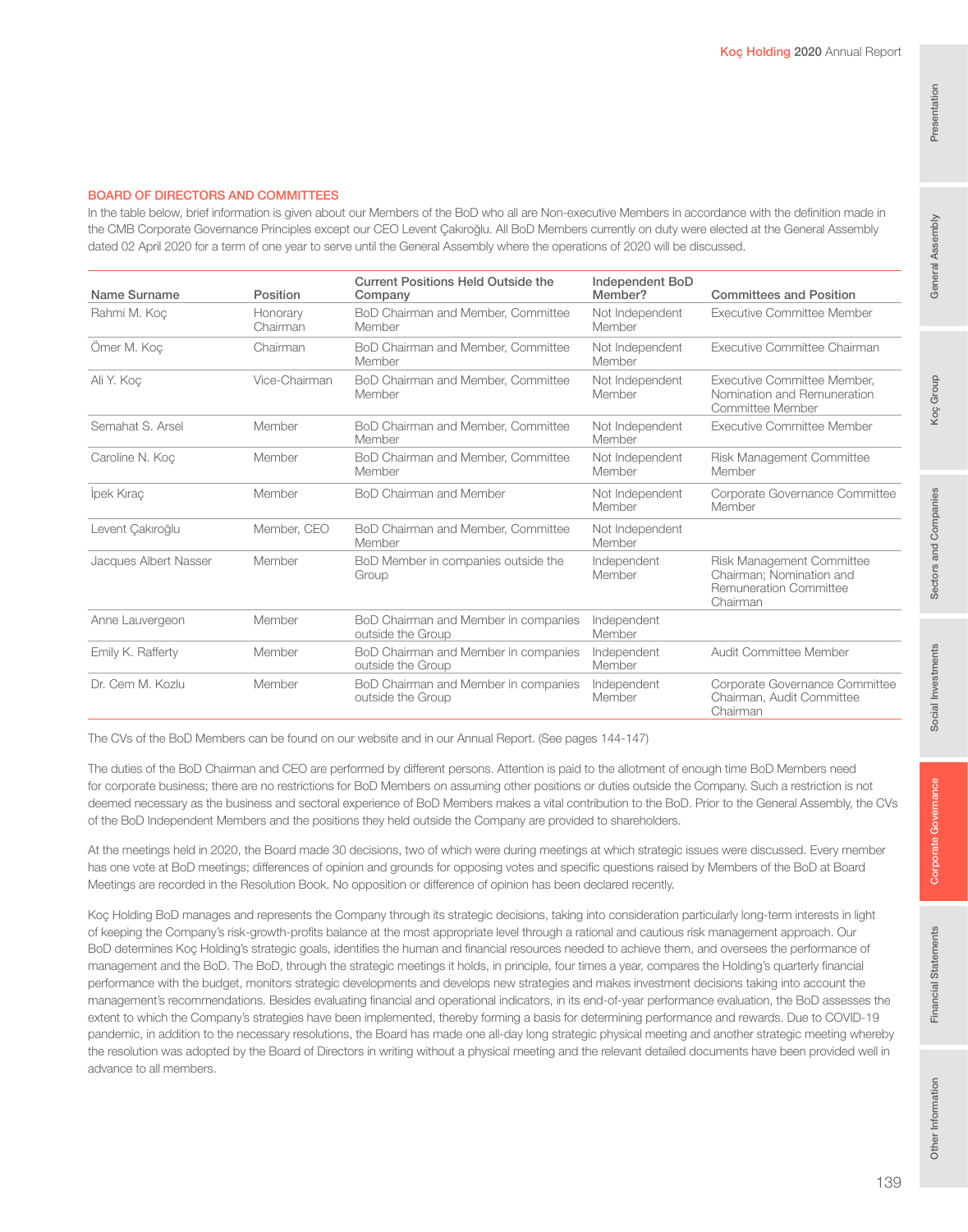# Explanations Regarding Corporate Governance

The revised "Remuneration Policy for BoD Members and Senior Executives," which contains the remuneration principles and the criteria used in determining every right, benefit and remuneration given to BoD Members and senior executives is available at page 27 of the Annual Report. Koç Holding does not get involved in material transactions that might lead to conflicts of interest such as extending loans the BoD Members or Executive Management, or providing collateral on their behalf.

In 2020, all Committees of the Board of Directors (BoD) fulfilled their duties and responsibilities stipulated by the Corporate Governance Principles and their working principles, and convened in conformity with their working schedules. Reports including the information about the activities of the Committees and the results of the meetings held within the year were presented to the BoD.

Board of Directors has concluded that the benefit expected from the activities of the Board of Directors' Committees was obtained.

## Working Principles and Operations of the Audit Committee

The working principles of the Audit Committee are posted on the Company website. https://www.koc.com.tr/investor-relations/corporate-overview-and-governance

The operations of the Committee are summarized below:

The Audit Committee monitors the implementation of the accounting and reporting systems pursuant to the relevant laws and regulations, disclosing financial data to the public, and the effectiveness of the internal audit and inspection system within our company. The Committee convenes at least every quarter with minimum of four times a year and submits its findings and recommendations in writing to the BoD.

On 14 April 2020, it was decided by the Board that the Audit Committee shall be composed of two Independent Board Members. The Audit Committee President will be Dr. Cem M. Kozlu and the Committee Member will be Ms. Emily K. Rafferty.

In 2020, the Audit Committee convened once to review the audit related operations particularly with regards to compliance with tax laws and regulations. The Committee passed five resolutions and accordingly submitted to the BoD its written assessments on selection of the independent audit firm and annual & interim financial reports in terms of their truthfulness, accuracy, and compliance with the accounting principles adopted by the Company.

### Working Principles and Operations of the Corporate Governance Committee

The working principles of the Corporate Governance Committee are posted on the Company website. https://www.koc.com.tr/investor-relations/corporate-overview-and-governance

#### The operations of the Committee are summarized below:

The Corporate Governance Committee aims to find out whether the corporate governance principles are applied within the Company, and, if not applied, to find out the reasons and the possible conflicts of interests that may have occurred as the result of the violation of such principles. It also gives advice to the BoD on improving governance applications. The Committee meets frequently enough to manage the duties assigned to it.

On 14 April 2020, it was decided by the Board that the Corporate Governance Committee shall be composed of three members and the Independent Member Dr. Cem M. Kozlu be appointed as its Chairman and Ms. İpek Kıraç and Mr. Ahmet F. Ashaboğlu as the members.

The Committee made an assessment of the Company's corporate governance practices and the Corporate Governance Compliance Report in 2020, and informed the BoD on the activities of the Investor Relations Unit.